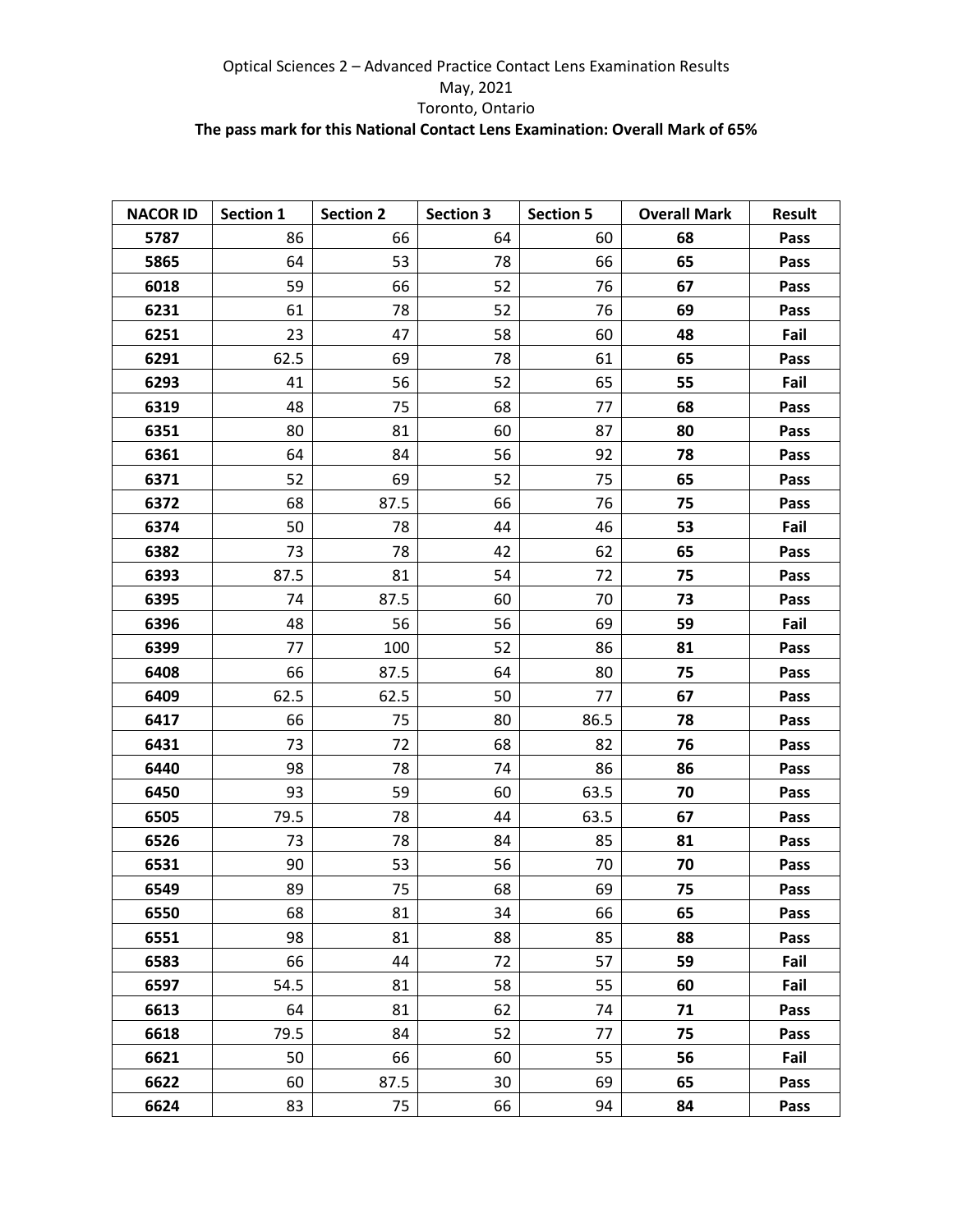| <b>NACOR ID</b> | Section 1 | Section 2 | Section 3 | Section 5 | <b>Overall Mark</b> | <b>Result</b> |
|-----------------|-----------|-----------|-----------|-----------|---------------------|---------------|
| 6632            | 89        | 84        | 54        | 66        | 73                  | Pass          |
| 6642            | 93        | 75        | 48        | 85        | 80                  | Pass          |
| 6645            | 64        | 81        | 58        | 73        | 70                  | Pass          |
| 6652            | 87.5      | 69        | 78        | 73        | 77                  | Pass          |
| 6655            | 60        | 37.5      | 42        | 72        | 59                  | Fail          |
| 6657            | 45        | 66        | 38        | 63        | 55                  | Fail          |
| 6658            | 70.5      | 87.5      | 58        | 73        | 73                  | Pass          |
| 6659            | 68        | 69        | 72        | 61.5      | 66                  | Pass          |
| 6660            | 86        | 53        | 40        | 76        | 69                  | Pass          |
| 6661            | 99        | 75        | 58        | 80        | 81                  | Pass          |
| 6663            | 79.5      | 75        | 46        | 84.5      | 76                  | Pass          |
| 6664            | 79.5      | 75        | 60        | 76        | 75                  | Pass          |
| 6666            | 86        | 81        | 50        | 91        | 82                  | Pass          |
| 6667            | 78        | 69        | 44        | 82        | 73                  | Pass          |
| 6668            | 32        | 34        | 46        | 63.5      | 48                  | Fail          |
| 6669            | 73        | 84        | 72        | 81        | 78                  | Pass          |
| 6670            | 89        | 59        | 44        | 66        | 67                  | Pass          |
| 6671            | 82        | 75        | 30        | 78        | 72                  | Pass          |
| 6672            | 66        | 94        | 62        | 88.5      | 80                  | Pass          |
| 6673            | 68        | 62.5      | 68        | 70        | 68                  | Pass          |
| 6674            | 92        | 97        | 64        | 92        | 89                  | Pass          |
| 6675            | 64        | 66        | 78        | 81        | 73                  | Pass          |
| 6676            | 66        | 91        | 60        | 78        | 75                  | Pass          |
| 6677            | 94        | 75        | 46        | 95        | 84                  | Pass          |
| 6680            | 82        | 84        | 74        | 80        | 81                  | Pass          |
| 6681            | 35        | 62.5      | 52        | 63.5      | 55                  | Fail          |
| 6682            | 77        | 69        | 28        | 74        | 67                  | Pass          |
| 6691            | 85        | 62.5      | 66        | 90.5      | 81                  | Pass          |
| 6692            | 90        | 66        | 46        | 83        | 76                  | Pass          |
| 6694            | 64        | 53        | 54        | 75        | 65                  | Pass          |
| 6695            | 67        | 62.5      | 62        | 71        | 67                  | Pass          |
| 6696            | 89        | 81        | 44        | 84.5      | 79                  | Pass          |
| 6699            | 36        | 66        | 46        | 62        | 54                  | Fail          |
| 6700            | 81        | 59        | 60        | 65        | 67                  | Pass          |
| 6701            | 75        | 84        | 74        | 59.5      | 70                  | Pass          |
| 6704            | 86        | 78        | 56        | 78        | 77                  | Pass          |
| 6705            | 91        | 75        | 52        | 92        | 83                  | Pass          |
| 6706            | 68        | 62.5      | 56        | 74        | 68                  | Pass          |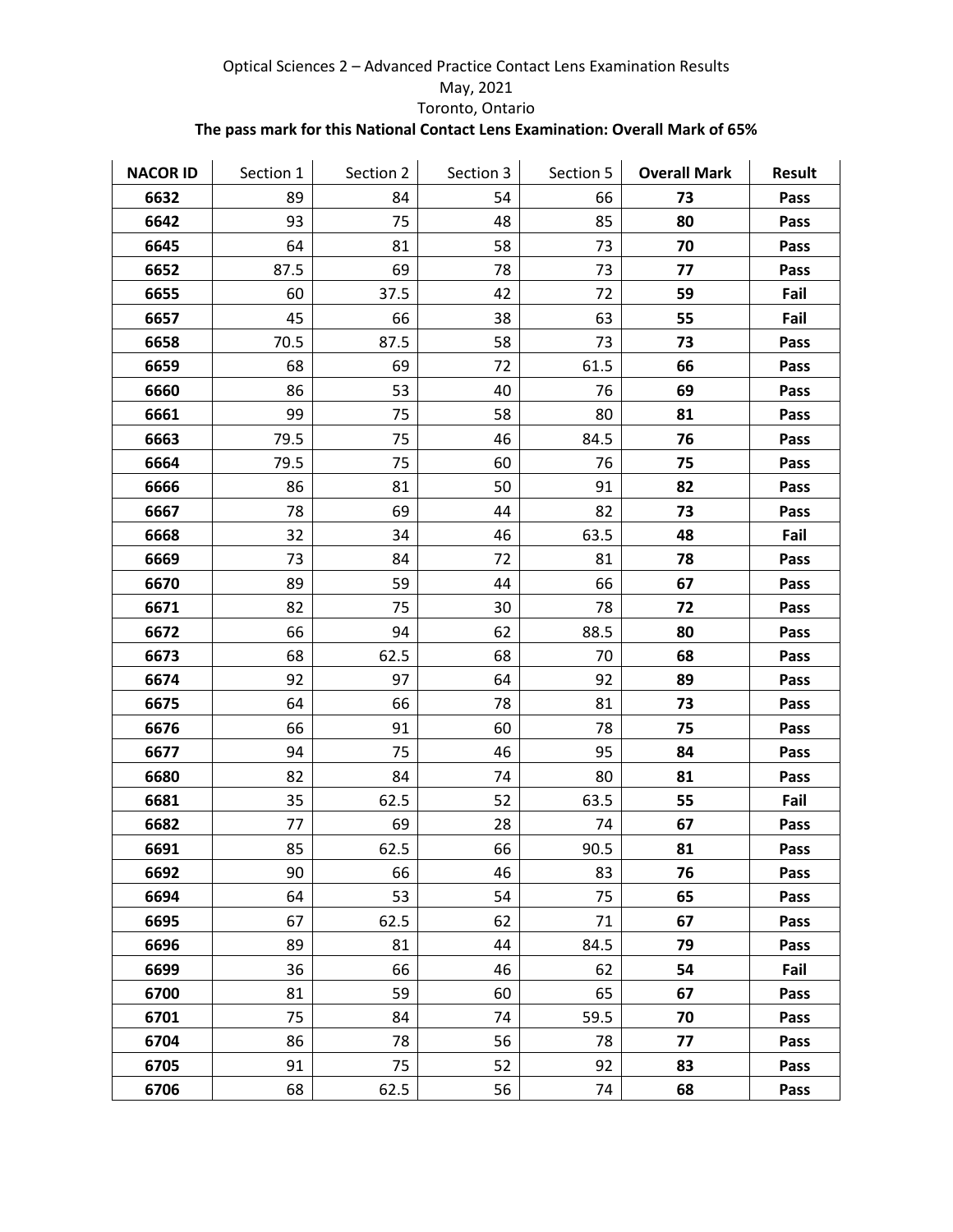| <b>NACOR ID</b> | Section 1 | Section 2 | Section 3 | Section 5 | <b>Overall Mark</b> | <b>Result</b> |
|-----------------|-----------|-----------|-----------|-----------|---------------------|---------------|
| 6709            | 93        | 78        | 82        | 88.5      | 87                  | Pass          |
| 6710            | 82        | 78        | 70        | 68        | 74                  | Pass          |
| 6711            | 76        | 72        | 78        | 61        | 69                  | Pass          |
| 6712            | 93        | 66        | 64        | 80        | 78                  | Pass          |
| 6713            | 92        | 72        | 52        | 66        | 71                  | Pass          |
| 6714            | 92        | 81        | 58        | 81        | 81                  | Pass          |
| 6715            | 52        | 53        | 54        | 65        | 58                  | Fail          |
| 6716            | 70.5      | 75        | 42        | 80        | 71                  | Pass          |
| 6717            | 95.5      | 75        | 52        | 80        | 79                  | Pass          |
| 6720            | 82        | 62.5      | 48        | 80        | 73                  | Pass          |
| 6722            | 76        | 44        | 34        | 68        | 61                  | Fail          |
| 6723            | 58        | 59        | 70        | 76        | 68                  | Pass          |
| 6724            | 66        | 81        | 52        | 69        | 68                  | Pass          |
| 6725            | 80        | 53        | 44        | 69        | 65                  | Pass          |
| 6728            | 83        | 66        | 46        | 60        | 65                  | Pass          |
| 6729            | 66        | 62.5      | 70        | 63.5      | 65                  | Pass          |
| 6730            | 64        | 72        | 60        | 83        | 73                  | Pass          |
| 6732            | 61        | 84        | 70        | 70        | 71                  | Pass          |
| 6734            | 89        | 75        | 46        | 81        | 77                  | Pass          |
| 6735            | 58        | 66        | 66        | 86        | 72                  | Pass          |
| 6736            | 97        | 84        | 68        | 75        | 81                  | Pass          |
| 6738            | 86        | 69        | 68        | 81        | 78                  | Pass          |
| 6740            | 86        | 53        | 52        | 74        | 70                  | Pass          |
| 6741            | 91        | 66        | 58        | 52        | 65                  | Pass          |
| 6742            | 73        | 91        | 54        | 55        | 66                  | Pass          |
| 6749            | 82        | 72        | 52        | 90        | 79                  | Pass          |
| 6751            | 84        | 72        | 84        | 57        | 71                  | Pass          |
| 6752            | 86        | 62.5      | 50        | 78        | 73                  | Pass          |
| 6753            | 82        | 50        | 62        | 88.5      | 76                  | Pass          |
| 6757            | 78        | 84        | 58        | 79        | 77                  | Pass          |
| 6758            | 92        | 69        | 50        | 67        | 71                  | Pass          |
| 6760            | 91        | 84        | 52        | 87        | 83                  | Pass          |
| 6761            | 51        | 75        | 56        | 38        | 51                  | Fail          |
| 6765            | 72        | 72        | 50        | 87        | 75                  | Pass          |
| 6766            | 73        | 56        | 68        | 63.5      | 65                  | Pass          |
| 6767            | 77        | 59        | 68        | 96        | 81                  | Pass          |
| 6768            | 77        | 69        | 66        | 86.5      | 78                  | Pass          |
| 6769            | 68        | 91        | 48        | 68        | 69                  | Pass          |